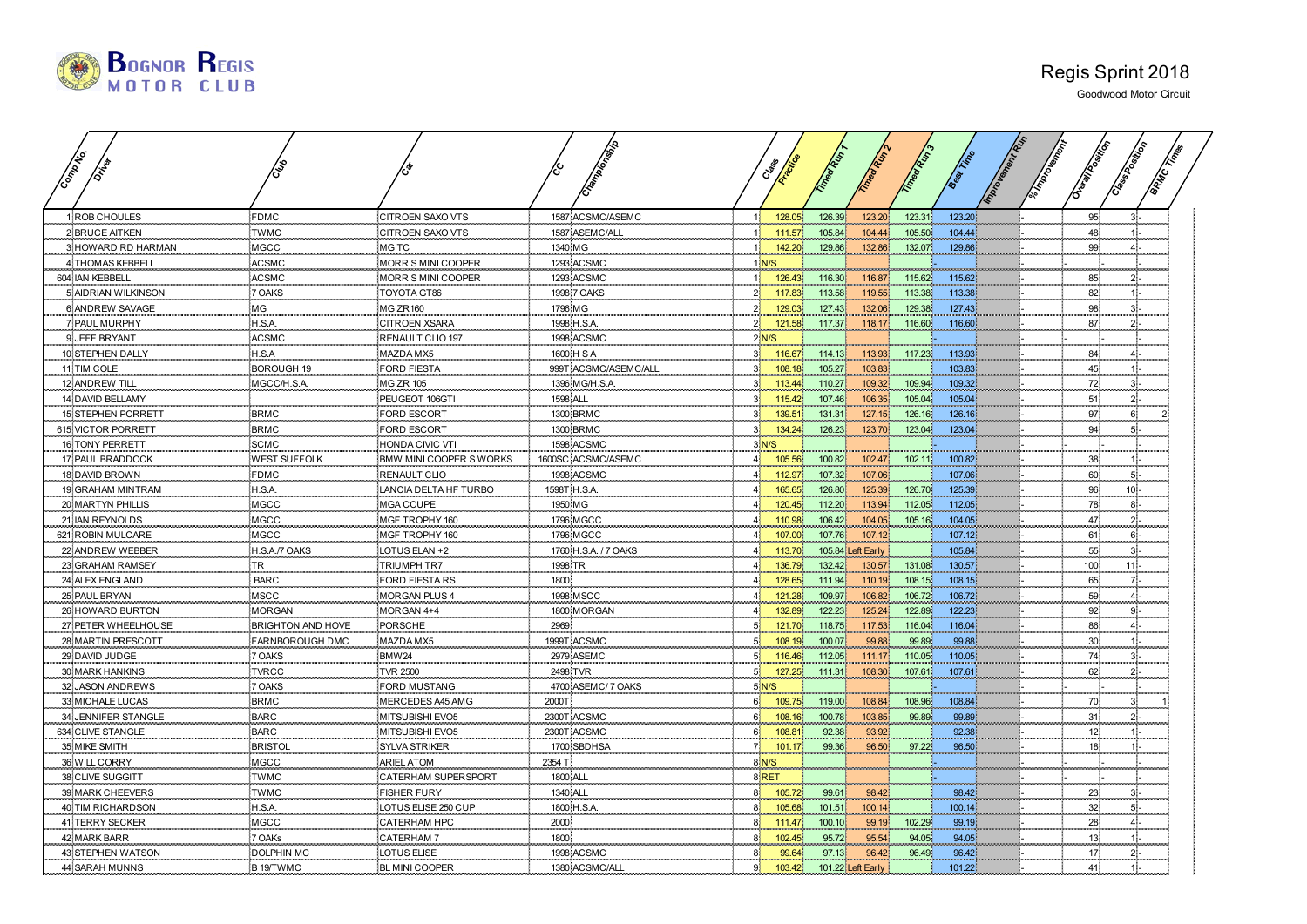| <b>BOGNOR REGIS</b> |  |
|---------------------|--|
|                     |  |

| Company                |                    |                            |                  |                                    |                            |        |        |        | Timegram |        |  |                 |    |       |
|------------------------|--------------------|----------------------------|------------------|------------------------------------|----------------------------|--------|--------|--------|----------|--------|--|-----------------|----|-------|
|                        |                    |                            |                  |                                    |                            |        |        |        |          |        |  |                 |    |       |
| 45 BEN ROLLS           | MGCC               | AH SPRITE                  |                  | 1380 MGCC                          | $9^{\circ}$                | 117.1' | 108.76 | 108.07 |          | 108.07 |  | 63.             |    |       |
| <b>46 PETER CLARK</b>  | <b>MGCC</b>        | <b>MG MIDGET</b>           |                  | 1380 MGCC                          | 9 <sup>1</sup>             | 117.23 | 108.73 | 110.08 |          | 108.73 |  | 68              |    | 41-   |
| 47 JOHN RAWLINS        | 7 OAKS & DISTRICT  | <b>DAVRIAN MK8</b>         |                  | 1040 ACSMC/ASEMC/ALL/7OAKS         | 9 <sup>1</sup>             | 108.98 | 105.78 | 106.02 |          | 105.78 |  | 53              |    | $2$ . |
| <b>48 SHAUN ROCHE</b>  | <b>TR</b>          | TRIUMPH DOLIMITE SPRINT    | 1992 TR          |                                    | 10 <sup>7</sup>            | 128.32 | 122.25 | 117.80 | 117.44   | 117.44 |  | 89              |    | 2ŀ    |
| 49 KARL BOULTON        | <b>BASINGSTOKE</b> | HONDA CIVIC TYPE R         |                  | 1994 ACSMC                         | 10 <sup>1</sup>            | 129.61 | 118.53 | 118.74 | 116.95   | 116.95 |  | 88.             |    |       |
| 50 PETER WOOD          | <b>BRMC</b>        | MITSUBISHI EVO V1          | 2000T            |                                    |                            | 11 N/S |        |        |          |        |  |                 |    |       |
| 51 RODERICK WARNER     | TR <sub>.</sub>    | TRIUMPH TR7 V8             | 3500 TR          |                                    | 11 <sup>1</sup>            | 107.38 | 103.93 | 102.63 | 102.80   | 102.63 |  | 43              |    |       |
| 52 JEFFREY HOOPER      | <b>TR</b>          | <b>TRIUMPH TR6</b>         | 2600 TR          |                                    |                            | 11 N/S |        |        |          |        |  |                 |    |       |
| 53 STEVE SMALL         | TR                 | TRIUMPH TR7 V8             | 4600 TR          |                                    | 11 <sup>1</sup>            | 106.07 | 110.19 | 102.11 | 100.36   | 100.36 |  | 33              |    |       |
| 54 KIRBY BOGGIS        | 7 OAKS             | BMW M3                     |                  | 2300 7 OAKS                        | 11 <sup>1</sup>            | 108.85 | 107.57 | 105.38 | 104.53   | 104.53 |  | 49<br>q.        |    |       |
| 55 CHRIS HOWARD-HARRIS | H.S.A.             | <b>CATERHAM SUPERLIGHT</b> |                  | 1795 H.S.A.                        | 12 <sup>1</sup>            | 96.12  | 92.11  | 90.69  |          | 90.69  |  |                 |    |       |
| 655 LYNN GILBERT       | H.S.A.             | CATERHAM SUPERLIGHT        |                  | 1795 H.S.A.                        | 12 <sup>1</sup>            | 104.10 | 93.57  | 92.29  |          | 92.29  |  | 11              |    | $2$ . |
| 56 CHRIS JUDGE         | 7 OAKS             | LOTUS ELISE                |                  | 1998 ACSMC/ALL/ASEMC/H.S.A./7 OAKS | 12 <sub>1</sub>            | 106.25 | 99.33  | 97.85  |          | 97.85  |  | 20              | 31 |       |
| 58 STEPHEN WHITING     | <b>TWMC</b>        | OPEL SPEEDSTER             | <b>2200T ALL</b> |                                    | 13 <sup>°</sup>            | 104.83 | 98.14  | 98.06  | 98.46    | 98.06  |  | 22              |    |       |
| 59 MARK SUGGITT        | TWMC               | <b>CATERHAM CSR</b>        | 2300 ALL         |                                    | 13 <sup>°</sup>            | 108.04 | 98.70  | 98.41  | 96.95    | 96.95  |  | 19              |    |       |
| 60 GRAHAM WOSKETT      | <b>TWMC</b>        | TRIUMPH TR7 V8             | 4600 ALL         |                                    |                            | 13 N/S |        |        |          |        |  |                 |    |       |
| 61 MICHAEL GOODCHILD   | <b>TWMC</b>        | OPEL SPEEDSTER             | 2197 ALL         |                                    | 13 <sup>1</sup>            | 114.88 | 109.46 | 108.09 |          | 108.09 |  | 64              |    | 3.    |
| 62 GRAHAM KENDALI      | <b>TWMC</b>        | <b>FORD ANGLIA</b>         | <b>1557 ALL</b>  |                                    | 14 <sup>°</sup>            | 111.86 | 109.48 |        | 108.62   | 108.62 |  | 66              |    |       |
| 63 CLIVE WOOSTER       | H.S.A.             | RADICAL SR4                |                  | 1475 H.S.A                         | 15 <sub>1</sub>            | 87.49  | 84.24  | 83.40  |          | 83.40  |  |                 |    |       |
| 64 DAVE STANDING       | TWMC               | JKS F75                    | 1340 ALL         |                                    | 17 <sup>2</sup><br>a sa ng | 89.18  | 87.87  | 86.32  | 86.53    | 86.32  |  |                 |    |       |
| 65 IAN CATT            | <b>TWMC</b>        | WEALDON EMPIRE 003         | 1440             |                                    | 17 <sup>1</sup>            | 90.94  | 84.38  | 84.26  | 83.17    | 83.17  |  |                 |    |       |
| 66 MALCOLM BOORMAN     | <b>TWMC</b>        | <b>OMS 2000M</b>           |                  | 1397 ALL/ASEMC                     | 17 <sup>1</sup>            | 85.70  | 80.93  | 80.38  | 80.01    | 80.01  |  |                 |    |       |
| 67 BILL GOULDTHORPE    | <b>BARC</b>        | SBD OMS CF08               |                  | 1585 H.S.A.                        | 17 <sup>1</sup>            | 88.52  | 83.19  | 82.23  |          | 82.23  |  |                 | 2. |       |
| 513 CRISPIN SCOTT      | LOTUS <sub>7</sub> | CATERHAM ROADSPORT 120     |                  | 1600 LOTUS                         | 18.1                       | 118.71 | 110.53 | 108.39 | 106.52   | 106.52 |  | 58              |    | з.    |
| 514 STEPHEN HASKINS    | LOTUS <sub>7</sub> | <b>CATERHAM 7</b>          |                  | 1600 LOTUS 7                       | 18.1                       | 120.34 | 106.23 | 107.73 | 106.44   | 106.23 |  | 57.             | 21 |       |
| 515 STEPHEN CAUSEY     | LOTUS <sub>7</sub> | CATERHAM 7                 |                  | 1588 LOTUS                         | 18.1                       | 116.10 | 109.87 | 108.74 | 109.37   | 108.74 |  | 69              |    |       |
| 518 JOHN CLARKE        | LOTUS <sub>7</sub> | CATERHAM 7                 |                  | 1588 LOTUS                         | 18.1                       | 119.87 | 112.31 | 109.67 | 109.06   | 109.06 |  | 71 <sup>°</sup> |    | 5ŀ-   |
| 520 RICHRD ABRHAM      | LOTUS 7            | <b>CATERHAM 7</b>          |                  | 1600 LOTUS 7                       | 18.1                       | 115.84 | 102.64 | 101.91 | 101.17   | 101.17 |  | 40 <sub>l</sub> |    |       |
| 533 IAN RUSSELL JONES  | LOTUS <sub>7</sub> | CATERHAM 7 SUPERLIGHT      |                  | 1588 LOTUS                         | 18.2                       | 126.24 | 105.34 | 101.02 | 100.70   | 100.70 |  | 35.             |    | 2ŀ    |
| 633 DEBORAH BOWYER     | LOTUS <sub>7</sub> | CATERHAM 7 SUPERLIGHT      |                  | 1588 LOTUS 7                       | 18.2.                      | 137.48 | 118.75 | 123.28 | 119.66   | 118.75 |  | 90              |    | 41.   |
| 537 CHRIS BRAMALL      | LOTUS <sub>7</sub> | CATERHAM SUPER 7 ZETEC     |                  | 1800 LOTUS 7                       | 18.2                       | 110.39 | 104.31 | 105.25 | 103.79   | 103.79 |  | 44              |    |       |
| 637 MATHEW BRAMALL     | LOTUS <sub>7</sub> | CATERHAM SUPER 7 ZETEC     |                  | 1800 LOTUS 7                       | 18.2                       | 109.84 | 100.62 | 99.68  | 98.77    | 98.77  |  | 26              |    |       |
| 547 IAN CHAMBERS       | LOTUS <sub>7</sub> | CATERHAM SUPERLIGHT        |                  | 1588 LOTUS7                        | 18.3                       | 122.26 | 112.29 | 112.62 | 110.66   | 110.66 |  | 76.             |    | 7.    |
| 553 ROGER LEGG         | LOTUS <sub>7</sub> | CATERHAM 7                 |                  | 1598 LOTUS 7                       | 18.3                       | 115.44 | 106.84 | 106.80 | 105.78   | 105.78 |  | 53              |    | 6.    |
| 554 TONY SMITH         | LOTUS <sub>7</sub> | CATERHAM 7 150V            |                  | 1600 LOTUS 7                       | 18.3                       | 116.64 | 105.82 | 105.07 | 100.61   | 100.61 |  | 34.             |    | 5) -  |
| 556 GRAHAM WARDALL     | LOTUS <sub>7</sub> | CATERHAM 7                 |                  | 1585 LOTUS 7                       | 18.3                       | 111.07 | 101.92 | 100.94 | 98.74    | 98.74  |  | 25 <sub>1</sub> |    | 4Í.   |
| 557 PHILIP MATCHWICK   | LOTUS <sub>7</sub> | CATERHAM ROADSPORT 140     |                  | 1800 LOTUS 7                       | 18.3                       | 103.03 | 99.03  | 98.39  | 98.04    | 98.04  |  | 21              |    | з١.   |
| 559 ROBERT JACOBS      | LOTUS <sub>7</sub> | CATERHAM 7                 |                  | 1595 LOTUS 7                       | 18.3                       | 100.39 | 99.02  | 97.21  | 95.95    | 95.95  |  | 15              |    |       |
| 560 DAN MALKIN         | LOTUS <sub>7</sub> | CATERHAM 7                 |                  | 1800 LOTUS 7                       | 18.3                       | 101.44 | 96.19  |        |          | 96.19  |  | 16 <sub>1</sub> |    |       |
| 561 CHRISTOPHER RICE   | OTUS <sub>7</sub>  | CATERHAM 7S3               |                  | 1600 LOTUS 7                       | 18.4                       | 128.57 | 113.31 | 113.55 | 114.88   | 113.31 |  | 81              |    |       |
| 562 MICHAEL COCKER     | LOTUS <sub>7</sub> | <b>CATERHAM 7</b>          |                  | 1999 LOTUS 7                       | 18.4                       | 113.65 | 106.19 | 100.76 | 100.74   | 100.74 |  | 37              |    |       |
| 567 GORDON WILSON      | LOTUS <sub>7</sub> | CATERHAM 7                 |                  | 1998 LOTUS                         | 18.4                       | 114.43 | 106.60 | 103.70 | 101.61   | 101.61 |  | 42              |    |       |
| 578 CHRIS ALSTON       | LOTUS <sub>7</sub> | CATERHAM 7 SUPERSPRINT     |                  | 2000 LOTUS 7                       | 18.5                       | 103.75 | 98.66  | 95.30  | 98.17    | 95.30  |  | 14 <sub>1</sub> |    |       |
| 579 MICHAEL SANKEY     | LOTUS <sub>7</sub> | CATERHAM 7 SUPERLIGHT      |                  | 1800 LOTUS 7                       | 18.6                       | 100.84 | 95.81  | 93.72  | 92.05    | 92.05  |  | $10^{\circ}$    | 2. |       |
|                        |                    |                            |                  |                                    |                            |        |        |        |          |        |  |                 |    |       |